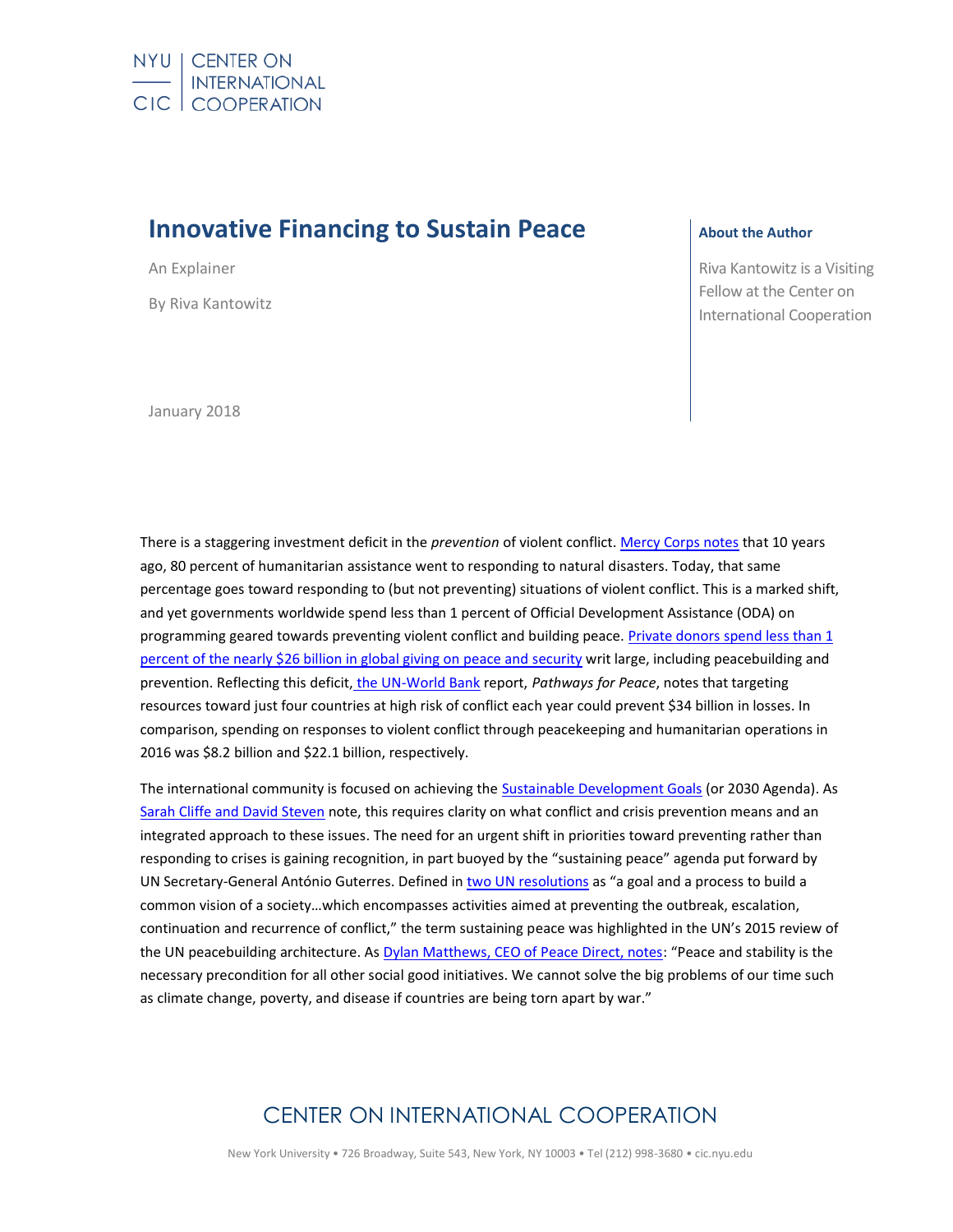Financing the sustaining peace agenda, the SDGs, and the prevention of conflict requires innovative thinking about new methods of generating resources. This is a nascent conversation—although gaining momentum that necessitates translation and greater collaboration between the government, NGOs, and the private sector. While calls are increasingly being made across sectors for new ways of funding prevention and peacebuilding, there is not yet a clear strategy on how to do so, as the [UN-World Bank report notes.](https://openknowledge.worldbank.org/bitstream/handle/10986/28337/211162mm.pdf?sequence=2&isAllowed=y)

In this and a subsequent article, I will consider the various options available for increasing effective and innovative financing for peace and suggest next steps to turn these calls into reality. This post identifies key terms and tools that could be utilized in relation to alternative financing for sustaining peace with examples of applications in conflict-affected settings when available, as well as some challenges. In the second post, I will identify several lines of effort now underway that are related to financing for sustaining peace and provide specific recommendations.

### **Terms**

**Impact investing**: Th[e Global Impact Investing Network defines](https://thegiin.org/impact-investing/need-to-know/) **impact investments** as those "made into companies, organizations, and funds with the intention to generate social and environmental impact alongside a financial return." Fundamental characteristics of impact investing they highlight include: 1) intentionality, or the explicit goal of having a positive social impact; 2) return expectation or the expectation that the investment will generate at a minimum return on investment and hopefully a financial gain; 3) "range of return and asset classes," meaning investments can generate returns that may be below-market or riskadjusted across asset classes (e.g., cash, fixed income, venture capital, and private equity); and 4) measurement of social and environmental progress as a way of understanding success and contributing to the growth of the impact investing field. There have been various attempts to utilize impact investing as a tool for peacebuilding. These efforts tend to focus on economic development as a key to eliminating one of conflict's driving factors, though they are not easily categorized and are political. An October 2017 [Financial Times](https://www.ft.com/content/557df01a-a9cb-11e7-ab66-21cc87a2edde) article describes several impact investing examples in Israel and Palestine, including an IT development center in Ramallah created with the intention of bringing Israelis and Palestinians together. The article states that some working in this context understand impact investing broadly, sometimes grouping it under corporate social responsibility, while others even include job creation, and note the political sensitivities in trying to determine where to locate efforts and how to engage potential employees or beneficiaries.

**Social impact bonds (SIBs):** [SIBs](http://www.goldmansachs.com/our-thinking/pages/social-impact-bonds.html) are a type of public-private partnershi[p first utilized in the UK in 2010,](http://socialfinance.org/social-impact-bonds-the-early-years/) aimed at generating public resources to improve social outcomes through private investment. Unlike traditional bonds, SIBs do not give returns according to a specified time period; rather, investors receive financial returns based on the accomplishment of a certain set of predetermined social outcomes. The amount of the return is not set at a specific percentage but is meant to be in keeping with the level of success with regard to the issue of concern. In concept, this type of contract between the government and private investors enables governments to funnel resources to more effective service-providers who utilize private investment to develop, expand and coordinate social programming. In July 2016, the [Social Finance Global Network launched](http://socialfinance.org/social-impact-bonds-the-early-years/)  [its first white paper](http://socialfinance.org/social-impact-bonds-the-early-years/) examining the state of the social impact bond market. This paper reviewed the 60 social impact bonds that have been launched across 15 countries since 2010. Collectively, SIBs have raised more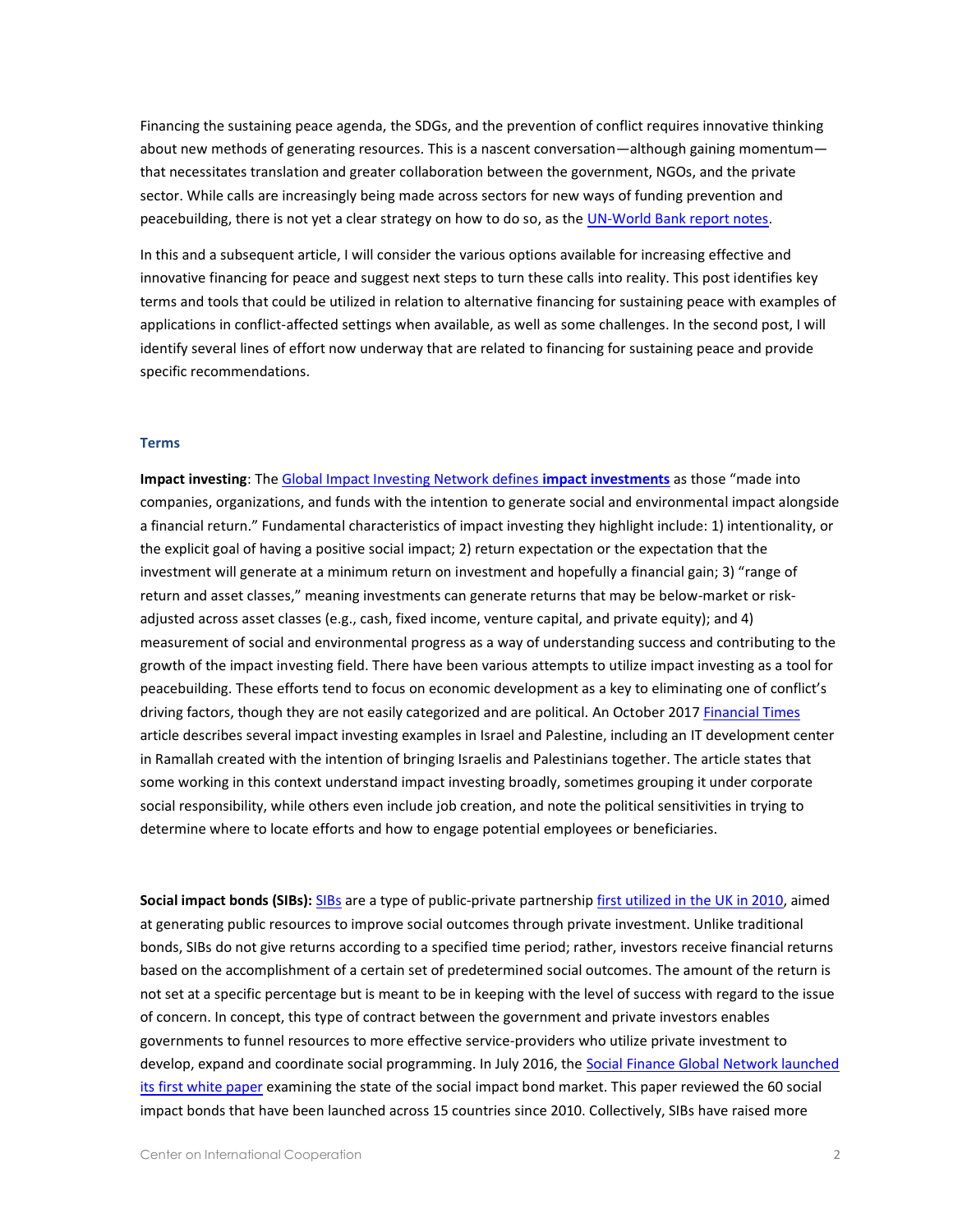than \$200 million in financing for social programs and there are some preliminary signs of efficacy: as of the writing of the report, based on performance data, 21 out of 22 projects indicate positive social outcomes, and four projects had repaid investors in full with a return on their investment.

There are also new applications of SIBs to conflict settings, particularly focused on meeting th[e multi-billion](https://ssir.org/articles/entry/investing_in_communities_affected_by_conflict_and_crises1)[dollar funding shortfall for humanitarian response to complex crises.](https://ssir.org/articles/entry/investing_in_communities_affected_by_conflict_and_crises1) For example, in 2017 the International Committee of the Red Cross (ICRC) launched the first **[Humanitarian Impact Bond](https://www.icrc.org/en/document/worlds-first-humanitarian-impact-bond-launched-transform-financing-aid-conflict-hit)**. This program aims to utilize the 26 million CHF raised from private "social investors" to support three new physical rehabilitation centers (in Nigeria, Mali, and DRC) over a five-year period. Another set of investors, called "outcome funders"—the governments of Belgium, Switzerland, Italy, the UK, and la Caixa Foundation—will pay the ICRC at the end of the five-year period based on the results achieved. These funds will in turn be utilized to pay back the social investors partially, in full, or with an additional return, depending on the ICRC's performance as measured by the "efficiency" of the centers.

**Social entrepreneurship**: An increasingly popular term over the last decade, social entrepreneurship underscores the narrative of [brilliant individuals coming up with innovative solutions,](https://www.forbes.com/sites/alexandrawilson1/2017/11/14/meet-the-30-under-30-social-entrepreneurs-making-an-impact-in-2018/#534e536d3a33) products, and services that impact—and often transform—people's lives. [Ashoka, a leading social sector organization, defines](https://www.ashoka.org/en/focus/social-entrepreneurship) **social [entrepreneurs](https://www.ashoka.org/en/focus/social-entrepreneurship)** as "individuals with innovative solutions to society's most pressing social, cultural, and environmental challenges. They are ambitious and persistent—tackling major issues and offering new ideas for systems-level change." Others, including the [Schwab Foundation for Social Entrepreneurship](https://www.ashoka.org/en/focus/social-entrepreneurship) and the Skoll [Foundation,](http://skoll.org/) have helped to popularize the idea of social entrepreneurship through programs that find and support individuals with "innovative" and usually scalable solutions to pressing social issues. Discussions of [how to apply entrepreneurship concepts to fragile](https://www.usip.org/sites/default/files/resources/PB134.pdf) and conflict-affected states have been ongoing for years and efforts includ[e creating jobs and fostering economic inclusion,](https://www.kiva.org/) [documenting human rights abuses,](http://www.eyewitnessproject.org/) [promoting reliable journalism,](https://ijnet.org/en/blog/truepic-app-lets-journalists-instantly-verify-images-videos) and [mainstreaming conflict early warning systems.](https://www.ushahidi.com/)

What exactly defines a "social entrepreneur"? In a 2007 Stanford Innovation Review article, Martin and [Osberg](https://ssir.org/articles/entry/social_entrepreneurship_the_case_for_definition) note that "entrepreneurs are believed to have an exceptional ability to see and seize upon new opportunities, the commitment and drive required to pursue them, and an unflinching willingness to bear the inherent risk…. Building from this theoretical base, we believe that entrepreneurship describes the combination of a context in which an opportunity is situated, a set of personal characteristics required to identify and pursue this opportunity, and the creation of a particular outcome." However, they also note that the definition and process of what social entrepreneurs do to achieve transformational change is not exactly clear. A decade later, the positive contribution of social entrepreneurship has undeniably transformed the way we live, though this understanding of the process by which transformational change occurs through social entrepreneurship remains opaque.

**Cause Marketing/Corporate Partnerships**: Cause marketing refers to a partnership between a "cause" and a for-profit organization with the goal of generating revenue, a part of which supports the cause. Well-known brands (e.g., Apple, The Gap, etc.) agree to donate a proportion of their profits from the sale of cause branded products to a specific effort or fund. [FEED,](https://www.feedprojects.com/about-feed) founded in 2007 to address global hunger, produces tote-bags and other consumer products each stamped with a number indicating the meals provided with the item's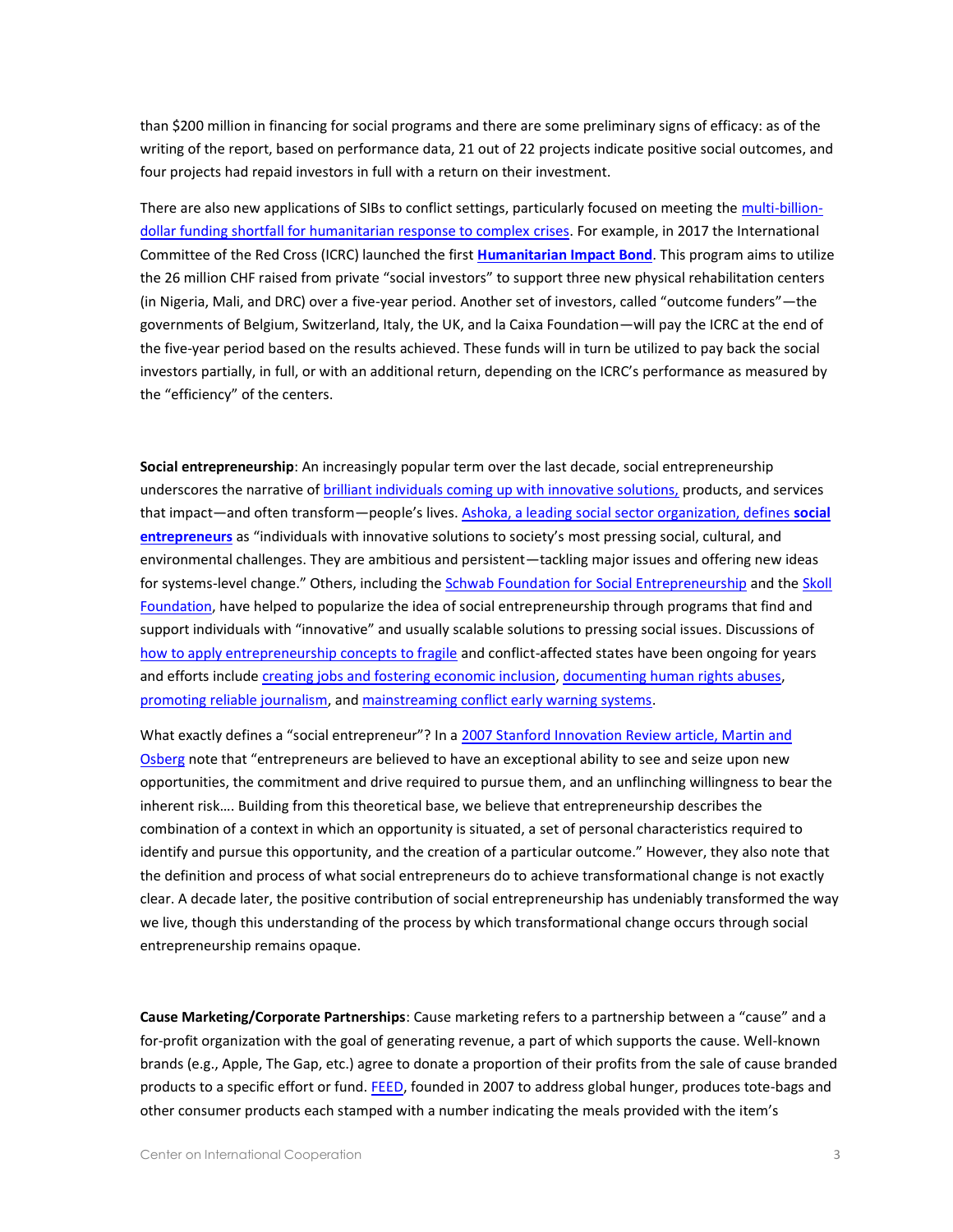purchase. Other notable examples include the "buy one give one" model of [Warby Parker](https://www.warbyparker.com/buy-a-pair-give-a-pair) and [TOMS shoes:](http://www.toms.com/one-for-one-en/) with every pair of glasses Warby Parker sells, they donate a pair to their NGO partners; TOMS donates a pair of shoes to child in need for every pair sold. Perhaps the best-known example of cause marketing is Product (RED), a co-branding initiative launched in 2006 by Bono which utilized profits from the sale of (RED) products to support [The Global Fund,](https://www.theglobalfund.org/en/) which focuses on the fight against AIDS, tuberculosis, and malaria. This effort still continues: Starbucks has regularly partnered with (RED) to support the Global Fund on World AIDS Day. A percentage of purchases—served in Starbuck's signature "red cup"—are donated to the fund, totaling more [than \\$12 million so far.](https://causegood.com/blog/cause-marketing-examples/) A [NY Times article](http://www.nytimes.com/2008/02/06/business/06red.html) published the year after the initiative's launch characterizes the goal of cause marketing as the combination of "consumerism" and "altruism."

**Blended Finance**: This term refers to the use of public funds to mobilize additional private investment that is jointly leveraged toward the achievement of a range of social impact goals. The [essence of blended finance](http://www3.weforum.org/docs/WEF_Blended_Finance_How_To_Guide.pdf) is to leverage government investment to mitigate risk and utilize public resources in a catalytic manner, to make private sector investment in "emerging" and "frontier markets" more attractive. A small portion of invested assets in banks, pension funds, insurers, multinational corporations, endowments and foundations are leveraged for social sectors, for example to address [climate change,](http://www.ifc.org/wps/wcm/connect/CORP_EXT_Content/IFC_External_Corporate_Site/Solutions/Products+and+Services/Blended-Finance) [food security](http://www.ifc.org/wps/wcm/connect/industry_ext_content/ifc_external_corporate_site/agribusiness/priorities/enhancing+food+security/gafsp_landingpage) or [advance the SDGs.](http://www.oecd.org/dac/financing-sustainable-development/development-finance-topics/blended-finance.htm) This type of public-private partnership is intended to free large amounts of capital to increase the scope and impact of development financed programs. In February of 2016 the OECD Development Assistance Committee agreed to develop a framework that would articulate the strategic usage of blended finance as a tool to achieve the SDGs in a transparent and accountable manner, and in February of 2017 produced a document entitled: "[Blended Finance for Sustainable Development: Moving the Agenda Forward](http://www.oecd.org/dac/financing-sustainable-development/development-finance-topics/Blended-)." This is also a mechanism that shows promise, based on a [recent survey by the World Economic Forum](http://www3.weforum.org/docs/WEF_Blended_Finance_Insights_Investments_Vehicles_Facilities_report_2016.pdf) and the OECD which identified 74 pooled funds representing \$25.4 billion in assets. Th[e International Finance Corporation](https://blog.private-sector-and-development.com/2017/08/28/what-tools-to-finance-the-private-sector-in-fragile-states-the-experience-of-the-international-finance-corporation/) (IFC) notes that "tapping into the dormant potential of the private sector" in fragile and affected contexts is key to developing flexible and adaptable tools to ending extreme poverty, which is one of a constellation of factors that can lead to conflict. IFC programs funded through a blended finance approach have created jobs and helped to restore basic services (e.g., roads, ports, electricity, etc.) and generate revenue for the government, all of which contribute to stability.

### **A few key challenges**

These are all interesting ideas to leverage much needed resources toward sustaining peace, fulfilling the SDGs, and preventing violence globally. However, they present a few challenges, particularly with regard to conflictaffected settings:

There is an emerging discussion aroun[d lessons learned](https://blog.private-sector-and-development.com/2017/08/28/what-tools-to-finance-the-private-sector-in-fragile-states-the-experience-of-the-international-finance-corporation/) on how to utilize some of these tools in conflict-affected settings; however, their application to fragile and conflict settings is largely untested. Aside from certain social enterprises, many of these tools are meant to leverage funds to finance large-scale development projects focused on traditional development sectors (e.g., health, education, agriculture, etc.), and in places where it is possible to mitigate the risks for private investors. Achieving the sustaining peace agenda requires focusing on countries that are among the most fragile and thus, have the least developed and functional institutions and infrastructure to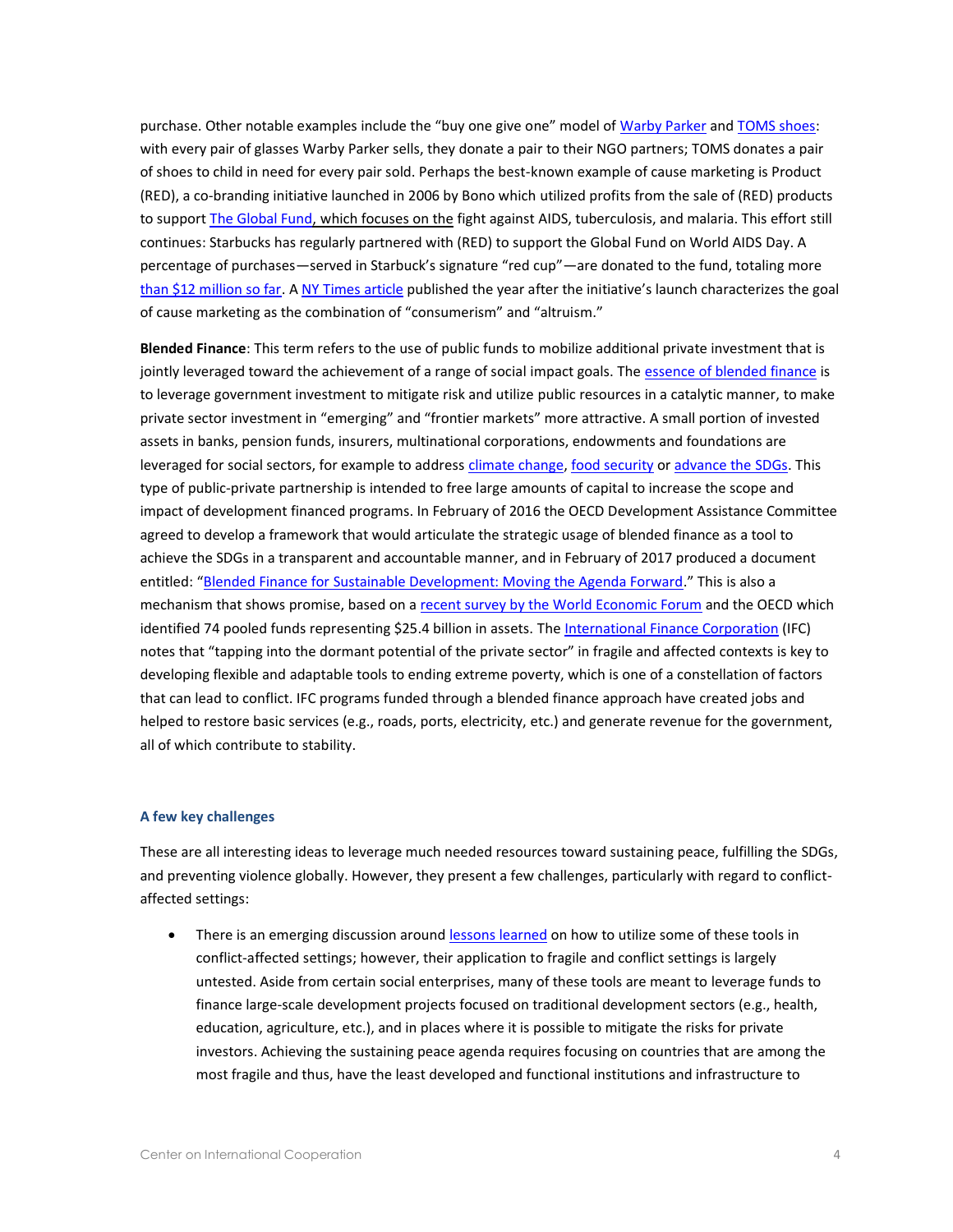utilize some of these tools. Figuring out their application—including managing the realities of risk and investor expectations—in these settings will be an important task.

- It is unclear whether or not aggregate funding generated from all of these tools would really make a "dent" in relation to the financing needs associated with sustaining peace. According to the [OECD,](https://public.tableau.com/views/AidAtAGlance/DACmembers?:embed=y&:display_count=no?&:showVizHome=no#1) the total development aid budget in 2016 was approximately \$144 billion, of which (for example) approximately \$5.5 billion was directed toward Afghanistan and Syria—much greater than the total \$200 million in financing generated through SIBs for social development. Of course, much of this funding is spent responding to a crisis versus preventing it; however, more research is needed to realistically determine the scale of funds that could be made available through these types of mechanisms, and how this amount is best utilized in relation to conflict prevention in fragile and conflict-affected contexts. To take another example, (RED) and its corporate partners have raised [\\$475 million](https://red.org/our-impact/) to support the Global Fund since launching the campaign 11 years ago. This may sound significant, yet the Global Fund raises [\\$4 billion annually and as of May 2017 had disbursed \\$33.8](https://www.theglobalfund.org/en/financials/)  [billion.](https://www.theglobalfund.org/en/financials/)
- Entrepreneurs and the value and creative ethos of entrepreneurship have unquestionably shifted the status quo and brought important changes to societies around the world, in our daily lives and on social issues from child labor campaigns like [GoodWeave International](https://goodweave.org/) to micro-lending platforms like [Kiva](https://www.kiva.org/). However, the Case Foundation's [Myths of the Entrepreneur](https://casefoundation.org/blog/the-myth-of-isolation/) series highlight some of challenges with the way entrepreneurship is culturally depicted, including the pervasive image of primarily white men having a "stroke of genius while working by themselves in complete isolation" (frequently, it seems, in someone's garage). This is problematic for a number of reasons, including the fact that these stories tend to focus on white men as well as obfuscate the reality that most of the great "disruptive" innovations of our time emerged from teamwork and decades of incremental inventions: "This 'teamwork disguised as individual success' phenomenon is rarely talked about in mainstream entrepreneurship stories. It leads us to idolize the individual instead of analyzing the team and process that made the idea come to fruition." In the peacebuilding field, I worry that the needle could tip too far in favor of over-valuing "disruptors" and an underlying, perhaps unspoken, set of assumptions that complex social issues like violence and conflict can be "fixed" if only someone will have that "light-bulb" moment in the garage and come up with a new app to solve forced migration. As a field, we (and particularly donors) are susceptible to gravitating toward the new "shiny" technology (e.g., anything using the blockchain technology, which has [serious potential](https://www.weforum.org/agenda/2016/12/fighting-human-trafficking-tracing-blood-diamonds-and-other-surprising-uses-for-blockchain/) to address social challenges but is not without its equally seriou[s problems\)](https://hbr.org/2017/01/the-truth-about-blockchain). The narrative of entrepreneurship could exacerbate this tendency. The [NY Times](https://www.nytimes.com/2016/11/06/giving/philanthropy-in-silicon-valley-big-bets-on-big-ideas.html?_r=1) notes that a new generation of high net-worth philanthropists tend to support "disruptive new ideas" and particularly those coming from the technology world have in interest in "early stage start-ups." Of course, these breakthrough innovations are important; but we also need institutions and regulatory regimes, and should support equally the people who work hard within them to create change. The real trick is in figuring out how to connect innovative breakthrough ideas with those institutions. This would generate a more holistic understanding of the ecosystem of vulnerabilities that foment violence and how to address them through start-ups doing fascinating and innovative work in addition to more traditional policy, diplomatic and programming efforts.